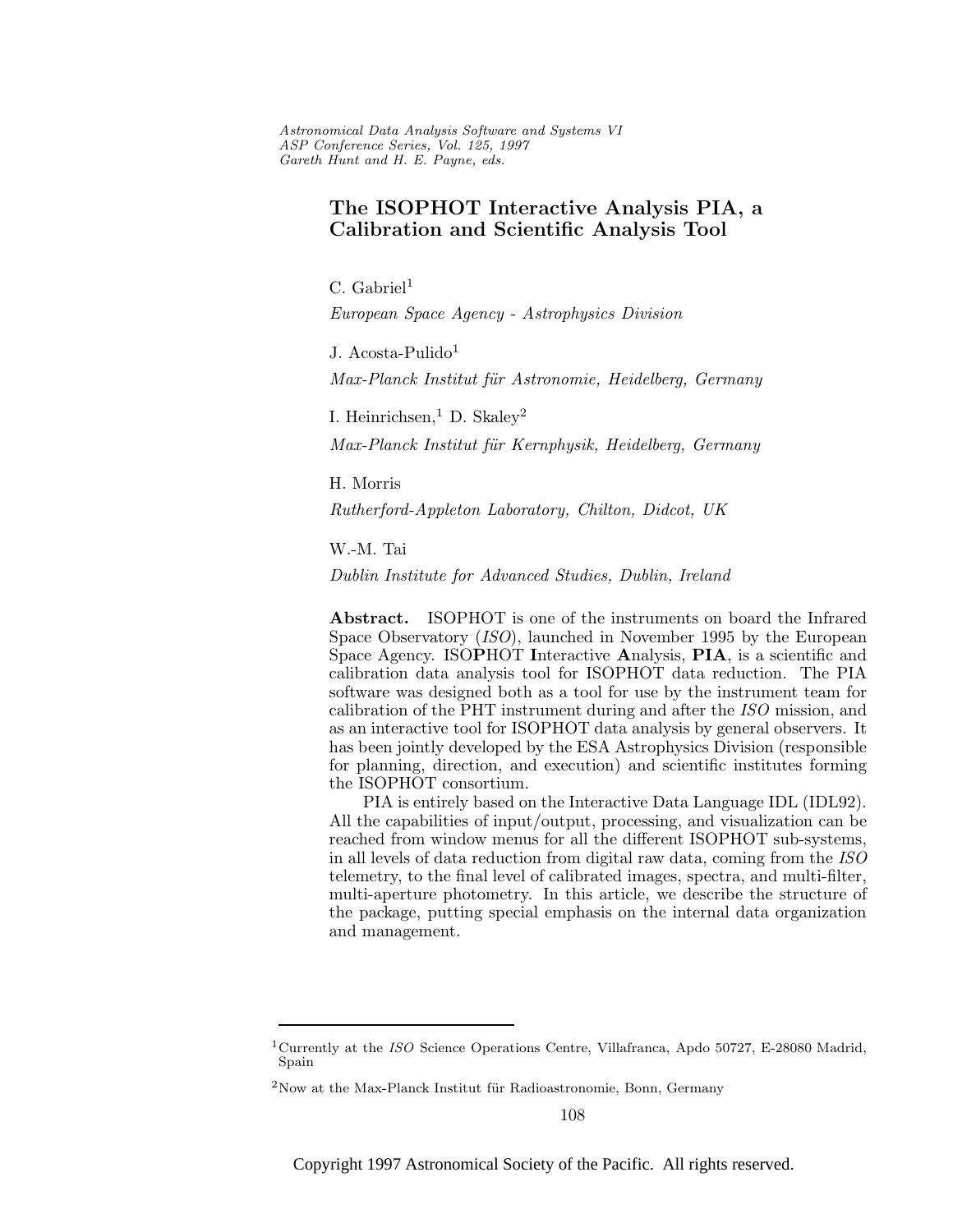### **1. Introduction**

ISOPHOT (Lemke et al. 1996) is one of the four instruments on board ISO, the Infrared Space Observatory (Kessler et al. 1996), launched in November 1995 by the European Space Agency. As the first true space observatory for infrared astronomy, ISO is making the majority of its observing time available to the astronomical community.

ISOPHOT is the ISO instrument with the widest wavelength coverage—it is also the most complex. It contains several sub-instruments for performing photometry, polarimetry, and imaging in the infrared range of  $2.5-240 \,\mu m$ , and low resolution spectro-photometry in the range  $2.5-11.6 \,\mu$ m. Spacecraft raster observations and beam chopping are included in different modes.

The different ISOPHOT capabilities lead to a large number of observing modes and corresponding data products, as well as a large number of calibration files needed both for commanding the instrument (uplink), and for performing data analysis. As a consequence, the instrument calibration and general data analysis are rather complex tasks.

The general requirements, main design concepts, and development of an ISOPHOT interactive analysis system for calibration and scientific analysis are described elsewhere (Gabriel et al. 1996). In this paper, we concentrate on the specific requirements for interactive data reduction by general ISOPHOT observers, and how this is achieved within PIA.

## **2. ISOPHOT Data Reduction**

ISOPHOT data reduction consists basically of three parts:

- 1. **Removal of instrumental effects.** Instrumental features are corrected using either calibration files or parametric algorithms. Calibration files were established by the ground calibration, and are partly updated in flight using PIA (Gabriel et al. 1997b). The different parameters used by the data correction algorithms are changeable and testable by dedicated menus, showing graphically and textually the results of applying a correction algorithm.
- 2. **Flux calibration** can be performed by using either default detector responses or calibration measurements, which run in association with almost all astronomical observations (Laureijs et al. 1996). Both possibilities are included in PIA, the second performed by analysing calibration measurements with dedicated tools for reviewing the results.
- 3. **Combination of data into images/spectra/photometric and polarimetric tables.** The final results of an observation can be obtained by combining data from:

a) different raster positions, view angles, and detector pixels within a measurement to obtain images (Gabriel et al. 1997a);

b) different pixels of the ISOPHOT spectrometer within a measurement to obtain spectra and parameterizing functions describing them; or

c) measurements from different filters, apertures, and polarimeters to obtain photopolarimetric tables.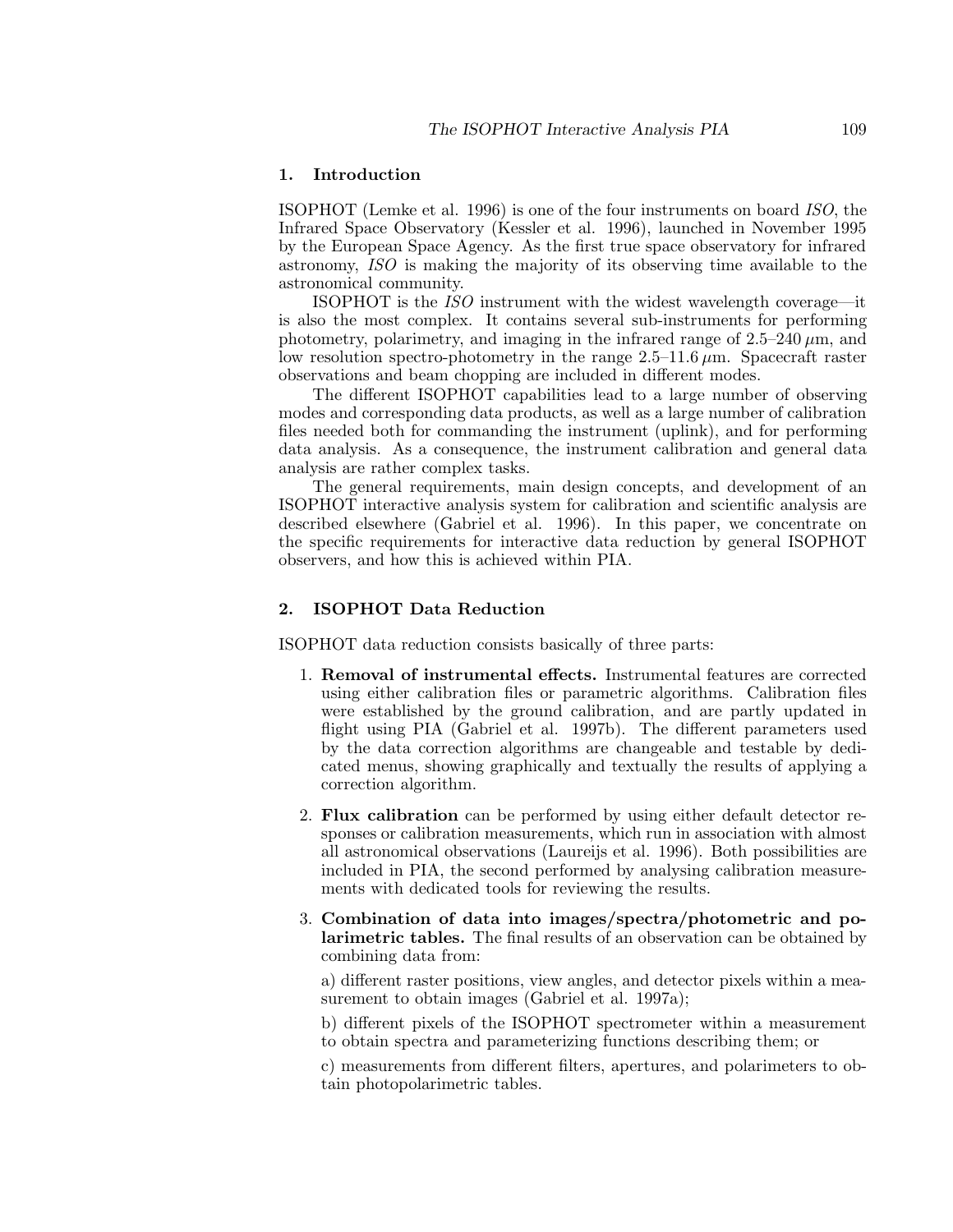### **3. Internal Data Handling and Reduction**

The scientific data corresponding to an ISOPHOT measurement is incorporated by PIA into a single entity, an IDL "structure" contained in a corresponding internal buffer. A structure is a collection of several variables of different types. The main variables are pointers to one or two-dimensional arrays.

Data reduction is organized by the various levels of processing. Every structure can be reduced to the next level, also contained in its corresponding buffer. PIA recognizes five main levels of data reduction. Any number of structures can be contained in the internal buffers, allowing access to data from different measurements/levels at any time for comparisons, correlation analysis, etc.

On every reduction level, several data corrections can be performed. PIA is capable of testing and configuring all the parameters used for those corrections, giving information on the outcome in graphical and statistical form. Several selection criteria for discarding data can be applied, which, in combination with the graphical capabilities, represent the optimal data reduction. Information about instrument configuration, observation characteristics, and reduction steps already applied to the data can be recalled from every level.

Input and output are possible in FITS format (FITS 1993), as well as in a PIA internal format, for all levels. This allows for data re-processing from any level in a later session, exporting data to other astronomical software packages, accessing and processing data from the ISOPHOT Standard Product Generation (Laureijs et al. 1996), at every level of reduction.

The graphical user interface (GUI), covering all package features, is userfriendly, easy to understand, and usable by every ISO observer without any knowledge of IDL, the PHT instrument, or the data structures. However, it is possible to leave the GUI, and still access all package routines and buffers interactively, at the plain IDL level. Re-entering PIA after performing data reduction in IDL is also possible, allowing PIA users to expand the package.

#### **4. Documentation, On-line Help and Distribution**

The PIA User Manual (Gabriel et al. 1996), written in hypertext format, is available via a Web browser of the user's choice from the PIA main menu. Individual chapters are linked to the corresponding graphical interfaces, to be recalled context sensitive. All the interfaces are fully described in the manual, which includes a tutorial, processing algorithm descriptions, data structure definitions, etc. A special chapter on the use of PIA structures and programs outside the GUI is also provided.

In addition, documentation for every PIA routine is given, available via the IDL on-line help system. This facility is intended to allow an "advanced" PIA user to run PIA single programs at the IDL interactive level, or to replace routines in the PIA graphical environment.

The package is freely distributed,<sup>3</sup> including executables, calibration files, and all documentation. It is available for platforms running IDL (from version 3.6 on), and its installation is extremely simple.

<sup>&</sup>lt;sup>3</sup>During the operational phase of *ISO* PIA is distributed by the ISOPHOT Data Center at MPIA, Heidelberg, Germany. E-mail: phthelp@orion.mpia-hd.mpg.de